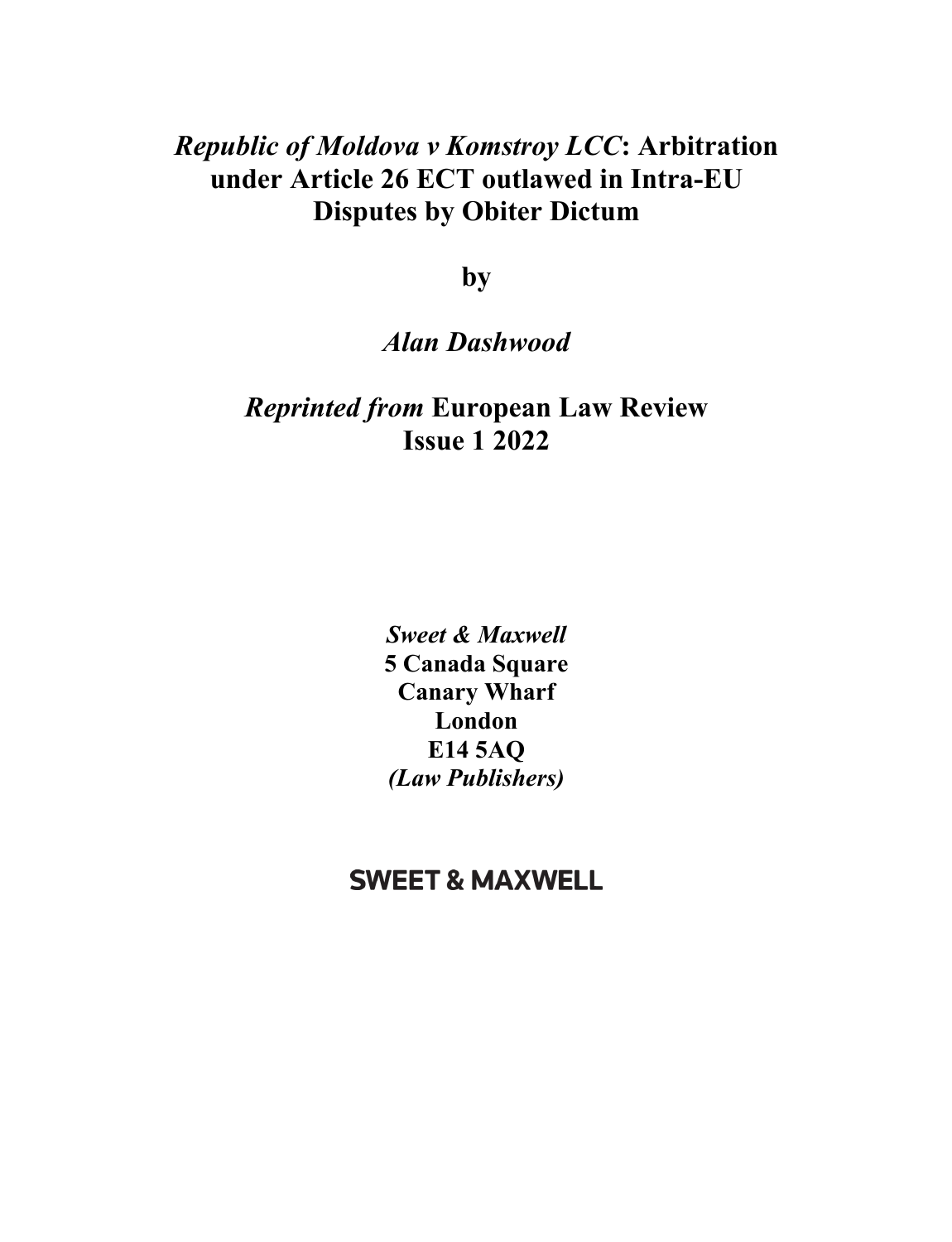# *Republic of Moldova v Komstroy LCC***: Arbitration under Article 26 ECT outlawed in Intra-EU Disputes by Obiter Dictum**

## **Alan Dashwood**

*Henderson Chambers, University of Cambridge*

 $\sigma$  Arbitral tribunals; Energy; International investment disputes; Investment treaty arbitration; Investor-state arbitration; Jurisdiction; Supremacy of EU law

## **Abstract**

*This comment is focused on the part of the* Komstroy *judgment in which the European Court of Justice (ECJ) sets forth its opinion that preservation of the autonomy and of the particular nature of EU law precludes the application of the arbitration mechanism in art.26 ECT in intra-EU disputes. It criticises the choice made by the Court to decide an issue of such significance by* obiter dictum*, and the quality of the reasoning offered to justify the Court's opinion on that issue. The comment concludes with thoughts on the next steps available to those advising investors affected by the judgment.*

## **Introduction**

The judgment in *Moldova v Komstroy*, <sup>1</sup> will mainly be remembered for the opinion expressed by the Court of Justice that preservation of the autonomy and of the particular nature of EU law precludes the application of the arbitral mechanism in art.26 ECT in disputes between an investor of a Member State of the EU and another Member State in which they have invested.<sup>2</sup> The term "opinion" is used advisedly. The Court cannot be said to have given a ruling on the issue, since the dispute in the main proceedings was wholly external to the EU—between Moldova and a Ukrainian company claiming to be an investor in that country; therefore, the issue did not figure in the questions referred to the Court by the Court of Appeal of Paris, nor in the *dispositif* of the judgment. The three questions actually before the Court were concerned with the substantive issue of the meaning of the term "investment" in art.1(6) and art.26(1) ECT.

Readers may be aware that the author of this comment published a piece entitled "Article 26 ECT the Case against an Expansive Reading of Achmea" in the August 2021 issue of *European Law Review*, 3 which appeared almost simultaneously with the publication of the *Komstroy* judgment on 2 September 2021. The author was, of course, aware of the proceedings in *Komstroy*, and the Opinion of AG Szpunar is considered in that article. The unhappy coincidence of publication was due to misplaced confidence that the Court would never decide a matter, at once so controversial and so commercially significant as the intra-EU applicability of art.26 ECT, effectively by *obiter dictum*. Readers are respectfully referred to the August article, and an effort will be made to minimise repetition of the arguments deployed there.<sup>4</sup>

<sup>1</sup> *Moldova v Komstroy LLC* (C-741/19) EU:C:2021:655. Hereinafter, *Komstroy*.

<sup>2</sup> Commonly referred to as "an intra-EU dispute".

<sup>3</sup>A. Dashwood, "Article 26 ECT and Intra-EU Disputes—the Case against an Expansive Reading of Achmea" (2021) 46 E.L. Rev. 415. Referred to hereinafter as "the August article". The frequent references in this Note to "*Achmea*" relate to *Slovak Republic v Achmea BV* (C-284/16) EU:C:2018:158; [2018] 2 C.M.L.R. 40.

4 In developing his views on the *Komstroy* judgment, the author benefited from participating in the webinar organised by the United Kingdom Association for European Law on the theme "CJEU Jurisdiction, the Autonomy of the EU Legal Order and Arbitration", on 10 November 2021, more particularly from the insights of his fellow panellists, Dr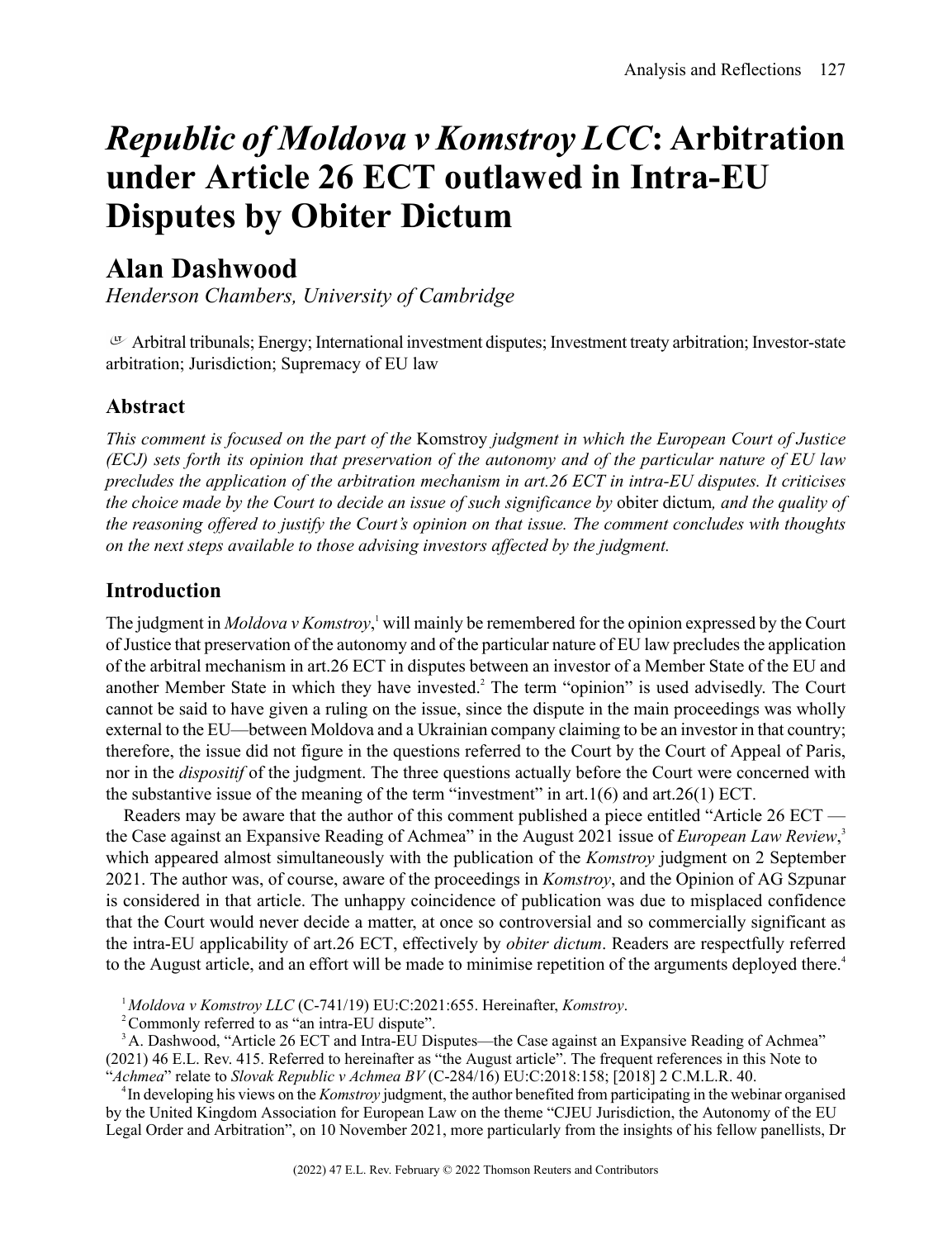## **Facts and procedure**

In essence, the case before the Court of Appeal of Paris concerned proceedings for the annulment of an arbitral award which had been obtained by a Ukrainian company in a dispute with the Republic of Moldova regarding partial non-payment for electricity it had purchased.

The legal and factual background to the dispute was convoluted, and this explains the terms in which the questions referred to the Court of Justice were framed.<sup>5</sup> Under contracts concluded in 1999, Ukrenergo, a Ukrainian electricity generator, sold electricity to Energoalians, a Ukrainian electricity distributor, which sold it on to Derimen Properties Ltd ("Derimen"), a company registered in the British Virgin Islands, and Derimen then sold the electricity to a Moldovan public undertaking, Moldtranselectro. Ukraine and Moldova are contracting parties to the ECT, while the British Virgin Islands is not. The volumes of electricity to be supplied under the contracts each month were fixed directly between Moldtranselectrico and Ukrenergo. They were supplied under the so-called "DAF Incoterms 1990", which means that delivery was deemed to take place at the border between Ukraine and Moldova, on the Ukrainian side. Electricity was supplied in the course of 1999 (with the exception of the period May to July) and of 2000. Payment for each month's supply was made to Energoalians by Derimen, which in turn received payment (at approximately twice the price it paid Energoalians) from Moldtranselectro. However, while Derimen paid Energoalians for all the electricity purchased, Moldtranselectro paid Derimen only in part. Derimen assigned its claim against Moldtranselectro to Energoalians and the latter, after obtaining some further satisfaction, sought unsuccessfully to recover the balance by bringing legal proceedings against Moldtranselectro before the Moldovan and subsequently the Ukrainian courts.

Considering that certain actions taken by the Moldovan authorities constituted breaches of the ECT, Energoalians commenced arbitral proceedings against Moldova under art.26 ECT, which resulted in an award in their favour on 25 October 2013. The arbitration took place under the UNCITRAL rules, with its seat established in Paris, and Moldova sought and obtained the annulment of the award by the Court of Appeal of Paris. There followed a successful appeal to the Cour de Cassation by Komstroy, which in the meantime had become the successor in law of Energoalians, and the case was sent back to the Court of Appeal of Paris sitting in a different composition, which decided to refer three questions for a preliminary ruling by the Court of Justice:

- $(1)$  Must [art. 1 (6) ECT] be interpreted as meaning that a claim which arose from a contract for the sale of electricity and which did not involve any contribution on the part of the investor in the host State can constitute an 'investment' within the meaning of that Article?
- (2) Must [art. 26 (1) ECT] be interpreted as meaning that the acquisition by an investor of a Contracting Party, of a claim established by an economic operator which is not one of the States that are Parties to that Treaty constitutes an investment?
- (3) Must [art. 26 (1) ECT] be interpreted as meaning that a claim held by an investor, which arose from a contract for the sale of electricity supplied at the border of the host State, can constitute an investment made in the territory of another Party, in the case where the investor does not carry out any economic activity in the territory of the latter contracting Party?"

It is evident from the drafting of the questions that the Court of Appeal of Paris was solely interested in the specific (and unusual) features of the dispute that was the subject of the arbitration.<sup>6</sup>

Isabelle Van Damme and Professor Takis Tridimas. He is also grateful to Dr Paschalis Paschalidis for his comments on a draft of this note. Any imperfections are the author's own work.

<sup>5</sup>The summary of background elements given here is derived from the Opinion of AG Szpunar in *Komstroy* (C-741/19) EU:C:2021:164 at [10]–[22], as well as from the judgment, *Komstroy* (C-741/19) EU:C:2021:655 at [8]–[20].

This is confirmed in the judgment: *Komstroy* (C-741/19) EU:C:2021:655 at [19].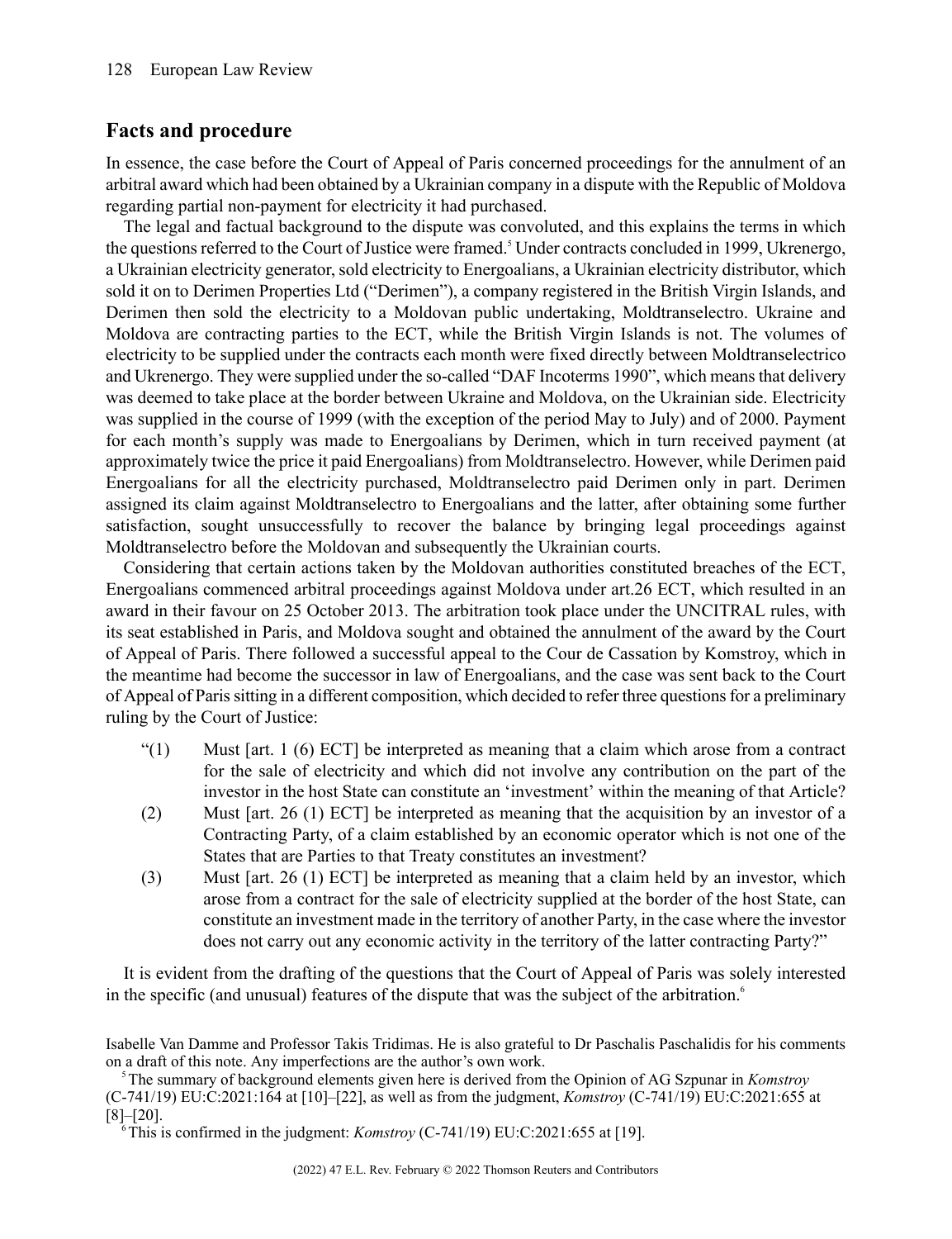## **The Opinion of AG Szpunar**

The Opinion of AG Szpunar was quite fully discussed in the August 2021 article.<sup>7</sup> It is noted there that he sought to justify his extensive treatment of the art.26 intra-EU arbitration issue as going to the jurisdiction of the Court of Justice to give a preliminary ruling under art.267 TFEU in a dispute entirely external to the EU—unconvincingly, since there were grounds, other than that of possible recourse to art.26 in intra-EU disputes (which he rejected), on which the Court's jurisdiction could be founded, and which re reflected in the judgment.

The August article also criticises the view taken by the learned Advocate General, in applying the criteria of the *Achmea* judgment to art.26 ECT, that the phrase "applicable rules and principles of international law" in art.26(6), the ECT's applicable law clause, confers jurisdiction on ECT tribunals to treat EU law as part of the body of law at their disposal in determining the outcome of investment disputes. Reasons that militate against that interpretation, establishing rather that the phrase refers to general and customary international law, and not to sub-systems of international law created by treaties like the EU Treaties, are developed in the article.<sup>8</sup> The centrality of a proper understanding of the applicable law clause in art.26(6) ECT, as compared with the equivalent clause in art.8(6) of the Netherlands/Slovakia BIT, is recalled in the commentary below.

## **The judgment**

### *Jurisdiction to answer the questions referred*

The jurisdiction of the Court of Justice to answer the questions referred by the Court of Appeal of Paris was contested by the Council, by the governments of Hungary, Finland and Sweden and by Komstroy, on the ground that EU law was not applicable to the proceedings, because the parties to the dispute were external to the EU.<sup>9</sup> While in a dispute not covered by EU law, such as one between non-EU Member States, jurisdiction to interpret an international agreement may normally be lacking,<sup>10</sup> the judgment identifies two grounds for the admissibility of the preliminary reference in the instant case.

The first ground is,

"that, where a provision of an international agreement can apply both to situations falling within the scope of EU law and to situations not covered by that law, it is clearly in the interest of the European Union that, in order to forestall future differences of interpretation, that provision should be interpreted uniformly, whatever the circumstances in which it is to apply".<sup>11</sup>

The judgment points out that a Member State court might well be called upon to interpret the provisions of the ECT in question in a dispute between a third State investor and a Member State,

"not only, as in the present case, in the context of an application to set aside an arbitral award made by an arbitral tribunal which has its seat in the territory of a Member State, but also where the proceedings have been brought before the courts of the defendant Member State in accordance with Article 26 (2) (a)  $ECT$ ".<sup>12</sup>

<sup>7</sup>Dashwood, "Article 26 ECT and Intra-EU Disputes" (2021) 46 E.L. Rev. 415 at 420–422.

<sup>8</sup>Dashwood, "Article 26 ECT and Intra-EU Disputes" (2021) 46 E.L. Rev. 415 at 428–429.

<sup>9</sup>*Komstroy* (C-741/19) EU:C:2021:655 at [21].

<sup>10</sup>*Komstroy* (C-741/19) EU:C:2021:655 at [28].

<sup>11</sup>*Komstroy* (C-741/19) EU:C:655 at [29], citing: *Giloy v Hauptzollampt Frankfurt am Main-Ost* (C-130/95)

EU:C:1997:372 at [23] to [28]; *Hermes international v FHT Marketing Choice BV* (C-53/96) EU:C:1998:292 at [32];

See *Parfums Christian Dior SA v Tuk Consultancy BV* (C-300/98 & C-392/98) EU:C:2000:688 at [35].

<sup>12</sup>*Komstroy* (C-741/19) EU:C:655 at [31].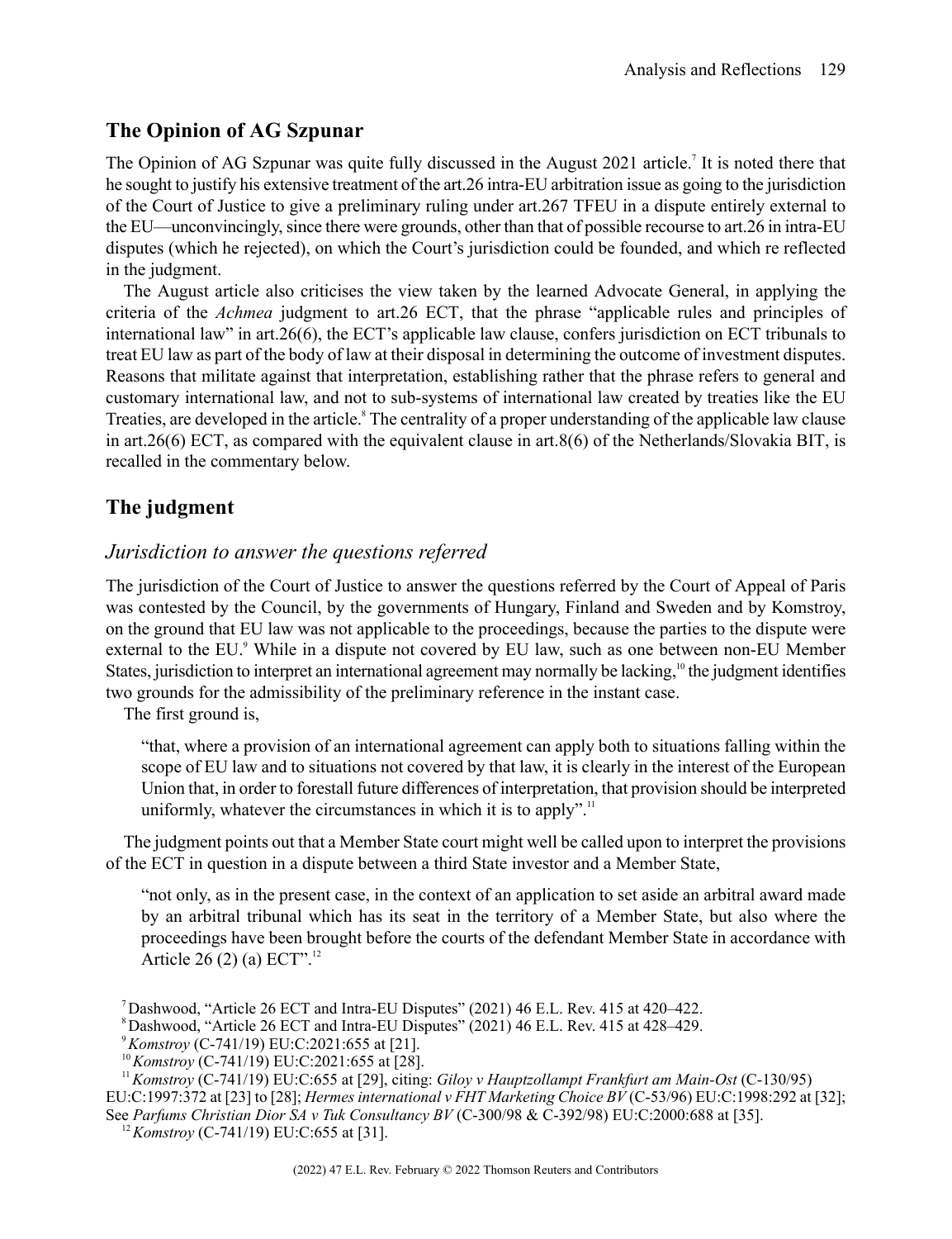#### 130 European Law Review

As formulated, this first ground of jurisdiction may be intended to go further than the three cases cited by the Court of Justice as authorities for it. In *Giloy*, a provision of the Community Customs Code had been reproduced in German legislation on the charging of turnover tax on imports, which governed the dispute before the referring court<sup>13</sup>; the case belonged to the line of case law descending from  $Dzodzi$ ,<sup>14</sup> in which the Court has asserted jurisdiction to rule on the interpretation of an EU provision, where the dispute in the main proceedings related to national legislation referring to the content of that provision. In *Hermes*, a Dutch court requested the interpretation of art.50 of the Agreement on Trade Related Aspects of IntellectualProperty Rights(TRIPS) regarding provisional protection of rights; it was deemed immaterial that the dispute in the main proceedings concerned the protection under Netherlands law of a Benelux trade mark, because art.50 would apply equally in proceedingsfor the provisional protection of Community trade marks.<sup>15</sup> In *Dior*, where art.50 of the TRIPS was again the subject of a preliminary reference, there was no EU form of the intellectual property right at issue (an industrial design); however, the logic of the *Hermes* judgment applied, because art.50 was a procedural provision relating to all intellectual property rights, including those, like trade marks, for which a Community form existed.<sup>16</sup> A common feature of the three cases was that the situations falling within the scope of EU law in which the provision in question might apply, bringing the risk of future differences of interpretation, were ones where EU legislation had already been adopted. The judgment in *Komstroy* appears to confirm (without saying so) that the same risk, and hence justification for the assertion of jurisdiction, applies irrespective of whether the EU's internal legislative competence has been exercised in the relevant field. Which seems right.

The second ground of jurisdiction mentioned in the judgment is said to apply "in any event"; in other words, presumably, without the need to demonstrate any risk of possible future differences of interpretation. The Court of Justice explains that the choice of Paris as the seat of the arbitration had the effect of rendering applicable French law as the *lex fori* to the dispute in the main proceedings, which would include EU law since it "forms part of the law in force of every Member State".<sup>17</sup> Consequently, the establishment of the seat of arbitration on the territory of a Member State entails, for the purposes of the proceedings brought there, the application of EU law, compliance with which the national court is required by art.19 TEU to ensure<sup>18</sup>; it being solely for the national court before which the dispute has been brought to determine both the need for a preliminary reference and the relevance of the questions referred, on which in principle the Court is required to give a ruling.<sup>19</sup> The Court distinguishes two cases in which it had previously declined to answer questions raised under the EEA Agreement, in spite of the fact that the questions were referred to it by Member State courts, because they related to situations that occurred during the period prior to the accession to the EU of the Member States (Sweden and Austria) in which those courts were located.<sup>20</sup>

The lesson appears to be that the Court of Justice has jurisdiction to give a preliminary ruling on the interpretation of a provision contained in an international agreement to which the EU is party in any case where the main proceedings are governed by the national law of a Member State, regardless of the nature of the dispute being litigated. This might be thought to render the *Hermes* case law redundant.

<sup>13</sup>The relevant EU provision was art.244 of Council Regulation 2913/92 establishing the Community Customs Code [1992] OJ L302/1.

- <sup>17</sup> *Komstrov* (C-741/19) EU:C:655 at [32] and [33].
- <sup>18</sup>*Komstroy* (C-741/19) EU:C:655 at [34].
- <sup>19</sup>*Komstroy* (C-741/19) EU:C:655 at [35].

<sup>20</sup>*Komstroy* (C-741/19) EU:C:655 at [36] and [37]. The cases cited were: *Andersson v Sweden* (C-321/97) EU:C:1999:307; [2000] 2 C.M.L.R. 191 at [31]; *Salzmann* (C-300/01) EU:C:2003:283; [2004] 1 C.M.L.R. 29 at [69].

<sup>14</sup>*Dzodzi v Belgium* (C-297/88) EU:C:1990:360.

<sup>15</sup>*Hermes international v FHT Marketing Choice BV* (C-53/96) EU:C:1998:292 at [27], [28] and [32].

<sup>16</sup>*Parfums Christian Dior SA* (C-300/98 & C-392/98) EU:C:2000:688 at [37].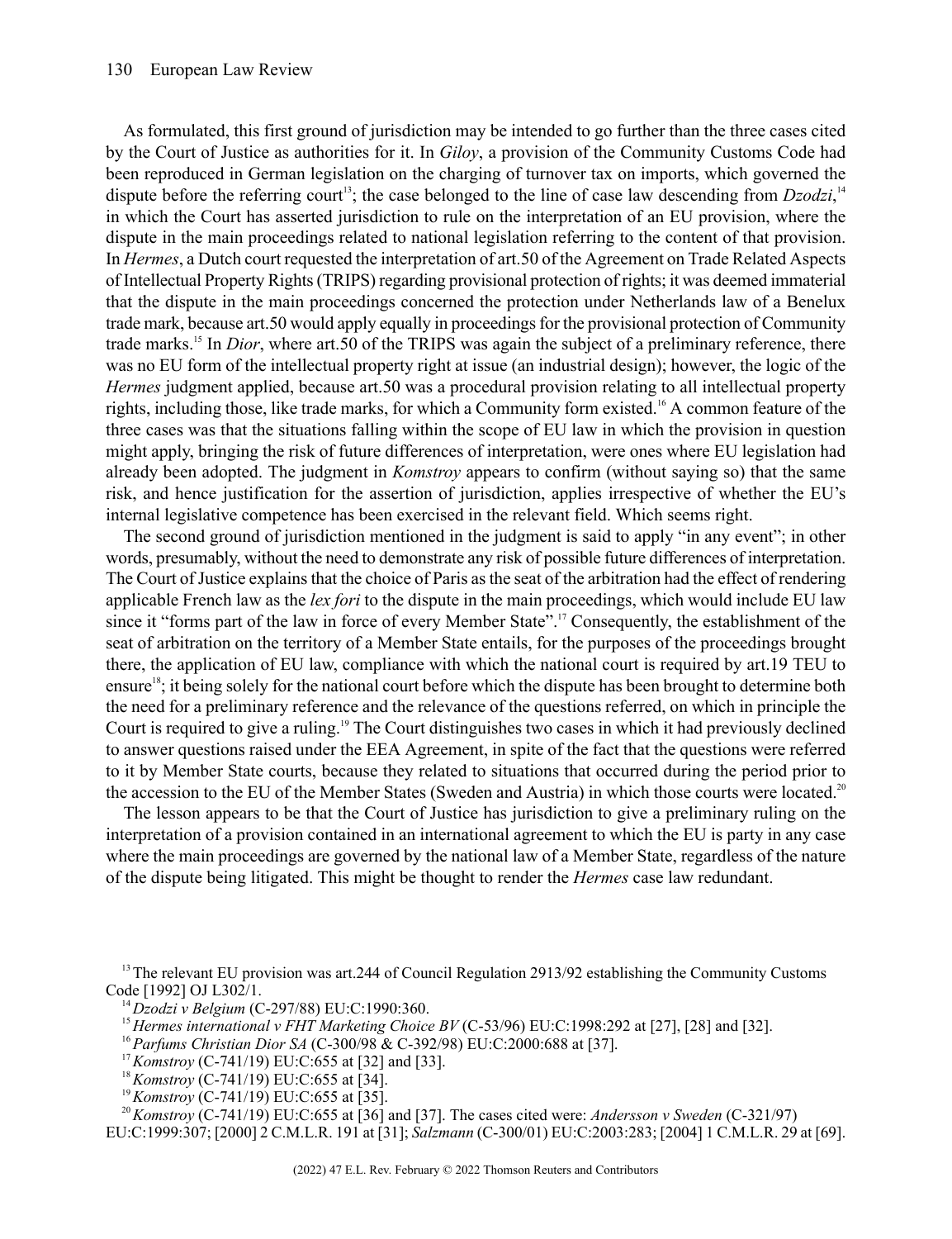## *Purported justifications for addressing the Article 26 intra-EU arbitration issue*

In contrast to the approach adopted by Advocate General Szpunar, the art.26 ECT intra-EU arbitration issue is dealt with in the *Komstroy* judgment as part of the Court's answer to the first question. However, the grounds of jurisdiction just discussed manifestly do not justify responding to a question which the referring court did not ask. The purported justifications offered by the Court of Justice are so threadbare as to appear almost contemptuous,

"…it is necessary first of all, as several Member States which have participated in the proceedings have observed, to specify which disputes between a Contracting Party and an investor of another Contracting Party concerning an investment made by the former in the territory of the latter may be brought before an arbitral tribunal pursuant to Article 26 ECT. [40]

In that regard, it must be stated that, although the dispute at issue in the main proceedings, based on Article 26 (2) (c) ECT, is between an operator from one third State and another third State does not preclude, for the reasons stated in paragraphs 22 to 28 of the present judgment, the Court's jurisdiction to answer those questions, it cannot be inferred that that provision of the ECT also applies to a dispute between an operator from one Member State and another Member State". [41]

The statement at [40] is simply untrue. To provide a useful answer on the matters of actual concern to the referring court, there was no need at all for the Court to express a view, one way or the other, on the possibility of recourse to arbitration under art.26 ECT in intra-EU disputes.

As for [41], it is an unhelpful statement of the obvious. Of course, it does not follow, from the fact that the Court of Justice found that it had jurisdiction in proceedings based on art.26 ECT between an operator from a third State and another third State, that that provision also applies to intra-EU disputes. The vulgar response would be "So what?".

The reasons why the course of action adopted by the Court of Justice may be considered objectionable are discussed in the commentary below.

### *The reasoning in the judgment on the Article 26 intra-EU arbitration issue*

The reasoning in the *Komstroy* judgment closely tracks that of the judgment in *Achmea*, comprising three steps: a review of the constitutional fundamentals in the light of which the arbitration question falls to be assessed; the specific features of the arbitration mechanism in art.26 ECT that are perceived as problematic; and the fact that the mechanism has been created by an agreement between EU Member States.

The constitutional survey, of a type familiar from the *ECHR* Opinion,<sup>21</sup> *Achmea*<sup>22</sup> and the *CETA* Opinion,<sup>23</sup> is offered as an explanation of the significance the Court attaches to the principle of autonomy. It begins by recalling that an international agreement cannot affect the allocation of powers laid down by the EU Treaties and hence the autonomy of the EU legal order, observance of which is ensured by the Court. The principle of autonomy is said to be,

"enshrined in particular in art.344 TFEU, under which the Member States undertake not to submit a dispute concerning the interpretation or application of the Treaties to any method of settlement other than those provided for in the Treaties".<sup>24</sup>

<sup>21</sup>*Opinion pursuant to Article 218(11) TFEU* (Opinion 2/13) EU:C:2014:2454; [2015] 2 C.M.L.R. 21 at [165]–[176]. <sup>22</sup>Cf *Achmea BV* (C-284/16) EU:C:2018:158 at [32]–[37].

<sup>23</sup>*CETA Investment Court System (Belgium)* (Opinion 1/17) EU:C:2019:341; [2019] 3 C.M.L.R. 25 at [109]–[111].

<sup>24</sup>*Komstroy* (C-741/19) EU:C:65 at [42].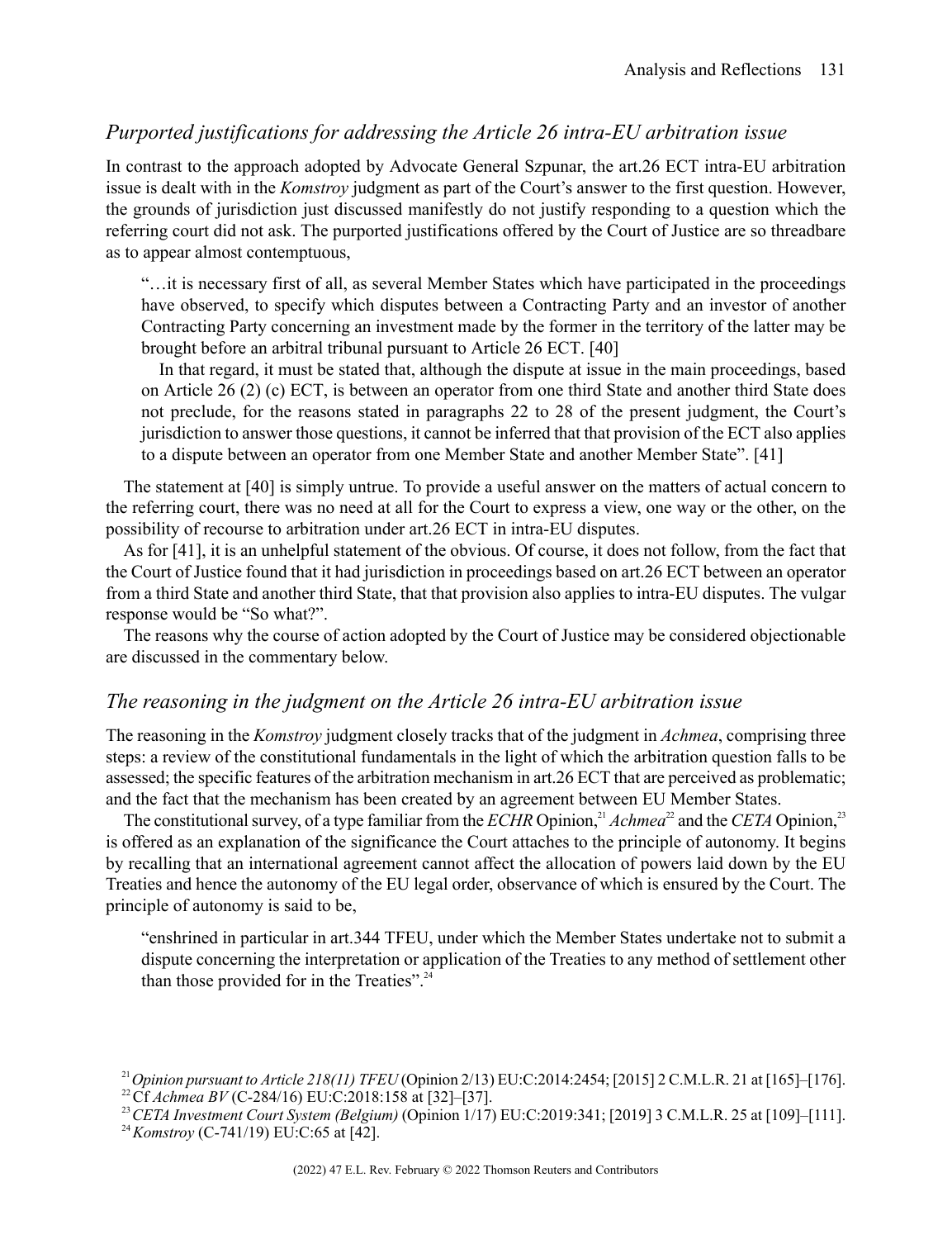#### 132 European Law Review

The justification for the principle is found in "the essential characteristics of the European Union and its law".<sup>25</sup> Those characteristics, and the role of the Court of Justice in preserving the unity and integrity of the EU legal order, notably through the procedure of art.267 TFEU, are then spelled out in a series of paragraphs, in which the corresponding paragraphs of the *Achmea* judgment are cited one after another, though with one intriguing exception. There is no reference to [34], which speaks of EU law being based on the premiss that Member States share a set of common values, and that this,

"implies and justifies the existence of mutual trust between Member States that those values will be recognised, and therefore that the law of the EU that underpins them will be respected".

The surprising absence from *Komstroy* of the principle of mutual trust, so prominent in *Achmea*, is referred to in the commentary below.

The judgment proceeds systematically to find features of the arbitration mechanism of art.26 ECT corresponding to the three features of the arbitration mechanism in art.8 of the Netherlands/Slovakia BIT that were identified in *Achmea* as problematic.

The first of these features—that ECT tribunals have jurisdiction to interpret and apply EU law—is established with minimal reasoning. It will be remembered that in *Achmea*, the categories of applicable law identified by art.8(6) of the Netherlands/Slovakia BIT included "the law in force of the Contracting Parties" and "the provisions of... other relevant agreements between the Contracting Parties". These could readily be understood as references to EU law, which meant that any relevant rules of EU law would form part of the body of norms available to a tribunal deciding the outcome of an investment dispute governed by the BIT. <sup>26</sup> The applicable law clause in art.26(6) ECT is worded very differently: "A tribunal established under paragraph (4) shall decide the issues in dispute in accordance with this Treaty and applicable rules and principles of international law". Unlike AG Szpunar, the Court does not attempt to establish that EU law belongs within the category of "applicable rules and principles of international law", owing to its dual nature as an essentially municipal system of law derived from international Treaties; and, in the writer's respectful view, it was right not to do so, for reasons that are set out in the August article.<sup>27</sup> However, the Court does not draw the same inference as the August article: that ECT tribunals have not been given jurisdiction to treat EU law as applicable law in deciding disputes before them, though they may take any relevant EU rules into account as part of the factual matrix of a dispute.<sup>28</sup> Instead, having recited art.26(6) ECT, in two brief sentences the judgment in *Komstroy* recalls that "the ECT itself is an act of EU law"<sup>29</sup> and jumps to the immediate conclusion that "an arbitral tribunal such as that referred to in Article 26 (6) ECT is required to interpret, and even to apply EU law".<sup>30</sup> That position—that the reference in art.26(6) to "this Treaty" can be read as one to EU law—will be examined critically in the commentary below.

The presence of the second of the three features—the lack of a direct link with the Court of Justice—is incontestable. An ECT tribunal cannot be classified as a "court or tribunal of a Member State" within the meaning of art.267 TFEU and is not, therefore, entitled to refer questions to the Court of Justice for a preliminary ruling. $31$ 

The third feature is that arbitral awards made by an ECT tribunal are not subject to review by a court or tribunal of a Member State "capable of ensuring full compliance with EU law", and with access to the

<sup>29</sup> As previously noted in *Komstroy* (C-741/19) EU:C:655 at [23].

<sup>25</sup>*Komstroy* (C-741/19) EU:C:655 at [43].

<sup>26</sup>*Achmea BV* (C-284/16) EU:C:2018:158 at [40]–[42].

<sup>&</sup>lt;sup>27</sup>The arguments against the Advocate General's analysis are developed in the August article: see Dashwood, "Article 26 ECT and Intra-EU Disputes" (2021) 46 E.L. Rev. 415 428–429.

<sup>&</sup>lt;sup>28</sup> See Dashwood, "Article 26 ECT and Intra-EU Disputes" (2021) 46 E.L. Rev. 415 425–430.

<sup>30</sup>*Komstroy* (C-741/19) EU:C:655 at [48]–[50].

<sup>31</sup>*Komstroy* (C-741/19) EU:C:655 at [51]–[53].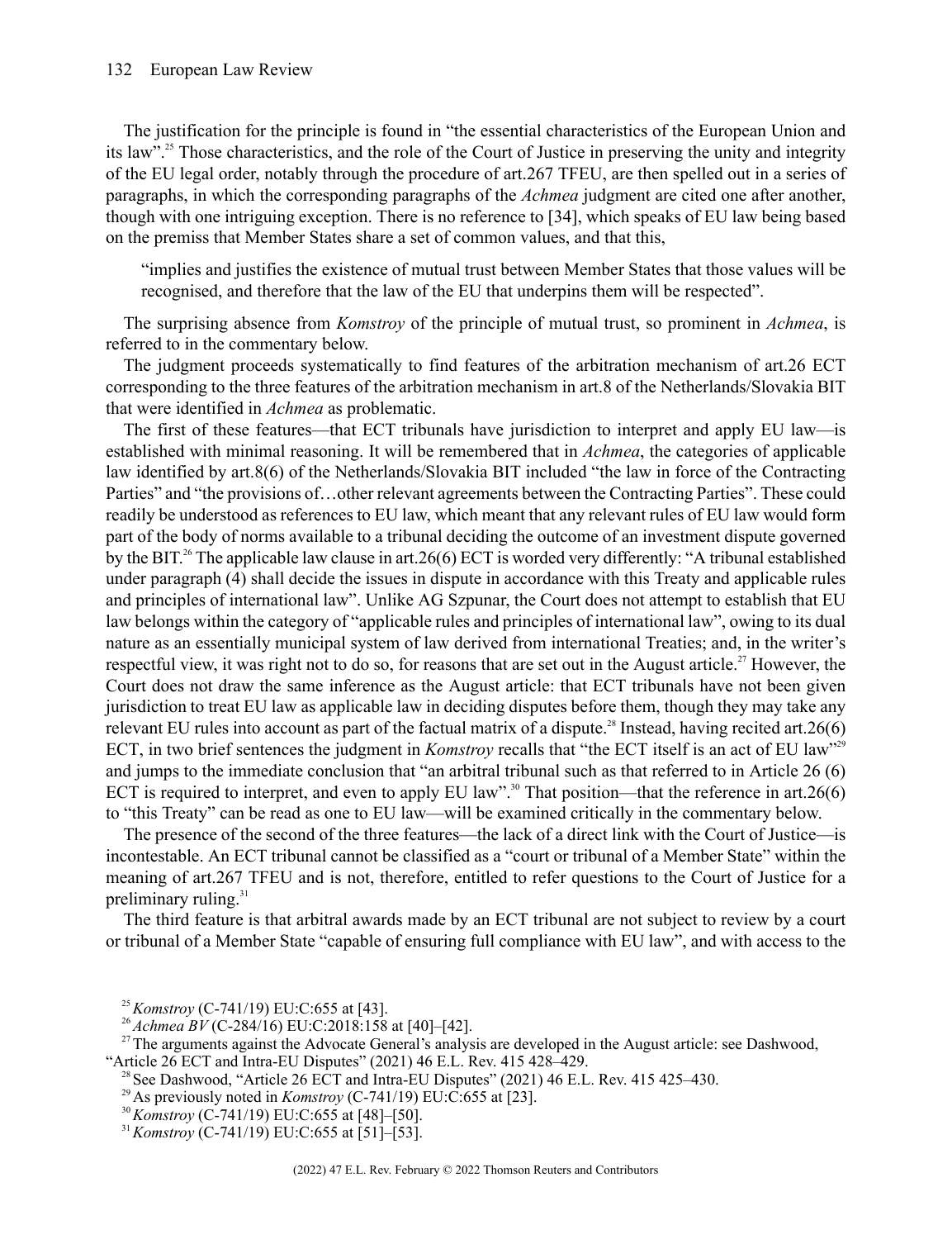preliminary reference procedure.<sup>32</sup> The review procedure in the instant case was considered wanting, because limited to what was permitted by French domestic law. This argument, and the corresponding one in *Achmea*, <sup>33</sup> is not wholly convincing, since in both cases the review process available under domestic law proved a perfectly adequate basis for the preliminary references that were considered necessary; though admittedly this would not have been the case, if the arbitration had taken place under the ICSID rules.

The final stage in the analysis is the differentiation of the arbitral mechanism in art.26 ECT from commercial arbitrations and from those dispute settlement mechanisms in mixed agreements which the Court of Justice has found compatible with EU law. <sup>34</sup> Regarding commercial arbitrations, the *Komstroy* judgment reiterates the argument in *Achmea* that, while these "originate in the freely expressed wishes of the parties concerned", the arbitration mechanism in art.26 ECT derives from a treaty whereby:

"Member States agree to remove from the jurisdiction of their own courts and, hence, from the system of judicial remedies which the second subparagraph of Article 19  $(1)$  TFEU requires them to establish in the fields covered by EU law…, disputes which may concern the application or interpretation of that law"<sup>35</sup>

Asfor the dispute settlement mechanisms of mixed agreements which have received the Court's approval, these were differentiated in *Achmea* from the jurisdiction of the tribunal referred to in art.8 of the Netherlands/Slovakia BIT, not only by the fact that disputes falling with the latter might relate to the interpretation "both of that agreement and of EU law", but also because,

"the possibility of submitting those disputes to a body which is not part of the judicial system of the EU is provided for by an agreement which was concluded not by the EU but by Member States".<sup>36</sup>

In *Komstroy*, the Court's response to the fact that the EU is itself a contracting party to the ECT was that the EU's external competence,

"cannot extend to permitting, in an international agreement, a provision according to which a dispute between an investor of one Member State and another Member State concerning EU law may be removed from the judicial system of the European Union such that the full effectiveness of that law is not guaranteed".<sup>37</sup>

It can be seen that, in both instances requiring differentiation, the arguments deployed by the Court in *Komstroy* presuppose that the jurisdiction conferred by art.26 ECT extends to the application or interpretation of EU law, which on the Court's analysis of art.26(6) appears contestable.

An argument, clearly meant to reinforce the analogy with the BIT in *Achmea*, is that, despite the multilateral character of the ECT, "a provision such as Article 26 ECT is intended, in reality, to govern bilateral relations between two of the Contracting Parties".<sup>38</sup> This, with respect, is misconceived, as will be shown in the commentary below on the international obligations accepted by all of the contracting parties under art.26 ECT.

The Court of Justice concludes on the art.26 ECT intra-EU arbitration issue in these terms:

<sup>32</sup>*Komstroy* (C-741/19) EU:C:655 at [54]–[57].

<sup>33</sup>*Achmea BV* (C-284/16) EU:C:2018:158 at [51]–[53].

<sup>&</sup>lt;sup>34</sup> Examples of the latter are cited in *Achmea BV* (C-284/16) EU:C:2018:158 at [57].

<sup>35</sup>*Komstroy* (C-741/19) EU:C:655 at [59]. Cf *Achmea BV* (C-284/16) EU:C:2018:158 at [515]. The words deleted from the citation in the text above refer to *Associacao Sindical dos Juizes Portuguesas v Tribunal de Contas*(C-64/16) EU:C:2018:117; [2018] 3 C.M.L.R. 16 at [34].

<sup>36</sup>*Achmea BV* (C-284/16) EU:C:2018:158 at [57]–[58].

<sup>37</sup>*Komstroy* (C-741/19) EU:C:655 at [62].

<sup>38</sup>*Komstroy* (C-741/19) EU:C:655 at [64].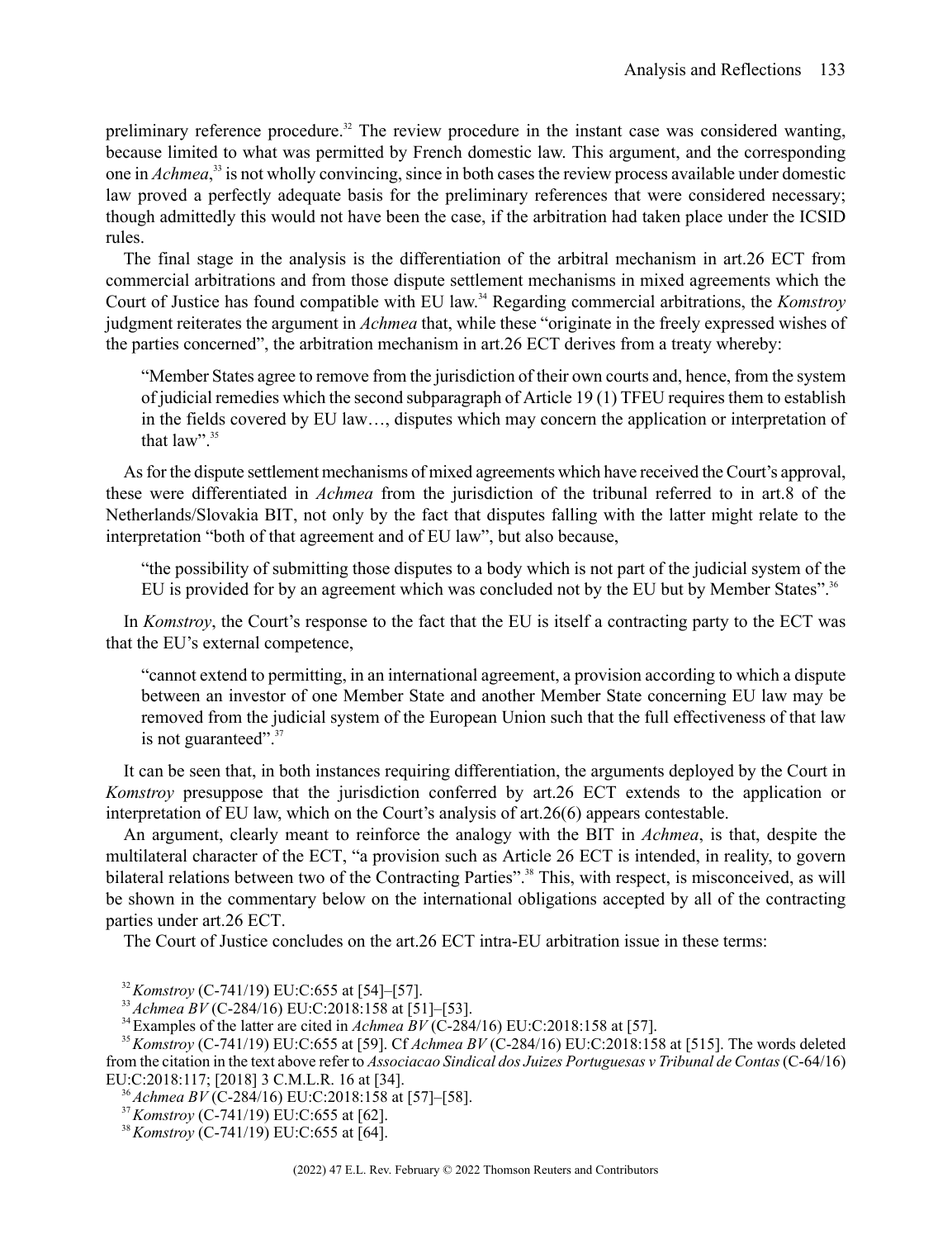"…although the ECT may require Member States to comply with the arbitral mechanisms for which it provides in their relations with investors from third States who are also contracting parties to that treaty as regards investments made by the latter in those Member States, preservation of the autonomy and of the particular nature of EU law precludes the same obligations under the ECT from being imposed on Member States as between themselves.

In the light of the foregoing, it must be concluded that Article 26 (2) (c) ECT must be interpreted as not being applicable to disputes between a MemberState and an investor of another MemberState concerning an investment made by the latter in the first Member State".<sup>39</sup>

This formulation raises yet further issues: as to why arbitration should be mandated with respect to disputes between EU Member States and third country investors, when it is considered so terribly harmful in the case of intra-EU disputes; and what it means that art.  $26(2)(c)$  ECT must be interpreted "as not being applicable" to such disputes. It is also worth remarking that, unlike in the *Achmea* judgment, the EU Treaty provisions that would be violated by the intra-EU application of the arbitration mechanism in art.26 ECT remain unspecified; though it seems likely that art.344 TFEU, at least, must one such provision, since it is mentioned at [42] of the judgment as enshrining the principle of autonomy. These are points for consideration in the commentary below.

## *The answer to the questions referred*

The Court of Justice reformulated the first question, incorporating elements from the second and third questions, which it therefore found unnecessary to answer. <sup>40</sup> In responding to the reformulated question, the Court held: that Komstroy must be regarded as an investor that directly owned an asset in the form of a claim arising under a contract for the supply of electricity, a status not affected by the fact that the claim was acquired from an undertaking of a third State to the  $ECT<sup>41</sup>$ ; but that a mere supply contract was a commercial transaction, which could not in itself constitute an "investment" within the meaning of art.1(6) ECT, irrespective of whether an economic contribution was necessary in order for a given transaction to constitute an investment.<sup>42</sup> The answer given in the *dispositif* of the judgment was, therefore, that art.1(6) and art.26(1) of the ECT,

"must be interpreted as meaning that the acquisition, by an undertaking of a Contracting Party to that treaty, of a claim arising from a contract for the supply of electricity, which is not connected with an investment, held by an undertaking of a third State against a public undertaking of another Contracting Party to that treaty, does not constitute an 'investment' within the meaning of those provisions".

The approach adopted by the Court of Justice to the definition of "investment" has been criticised by arbitration specialists as unduly narrow and as treating the issue as one purely of EU law, whereas it has been the subject of substantial jurisprudence in the field of arbitration.<sup>43</sup>

<sup>43</sup>This point was made by Dr Isabelle Van Damme in the webinar referenced in fn.4, above. The writer is indebted to Dr Van Damme for drawing his attention to the commentaries on *Komstroy* by Jeremy Jourdan-Marques, "Chronique d'Arbitrage: apres Komstroy Londre rit et Paris pleure" (12 October 2021) *Dalloz Actualite*, *https://www.dalloz -actualite.fr/flash/chronique-d-arbitrage-apres-komstroy-londres-rit-et-paris-pleure#.YbtxK73P3IU* [Accessed 16 December 2021]; and by Clement Fouchard and Vanessa Thieffrey, "CJEU Ruling in Moldova v Komstroy: the End of intra-EU Arbitration Under the Energy Charter Treaty (and a Restrictive Interpretation of the Notion of Protected Investment)" (7 September 2021) *Kluwer Arbitration Blog*, *http://arbitrationblog.kluwerarbitration.com/2021/09/07*

<sup>39</sup>*Komstroy* (C-741/19) EU:C:2021:655 at [65] and [66].

<sup>40</sup>For the text of the reformulated question, see *Komstroy* (C-741/19) EU:C:2021:655 at [39].

<sup>41</sup>*Komstroy* (C-741/19) EU:C:2021:655 at [70].

<sup>42</sup>*Komstroy* (C-741/19) EU:C:2021:655 at [79].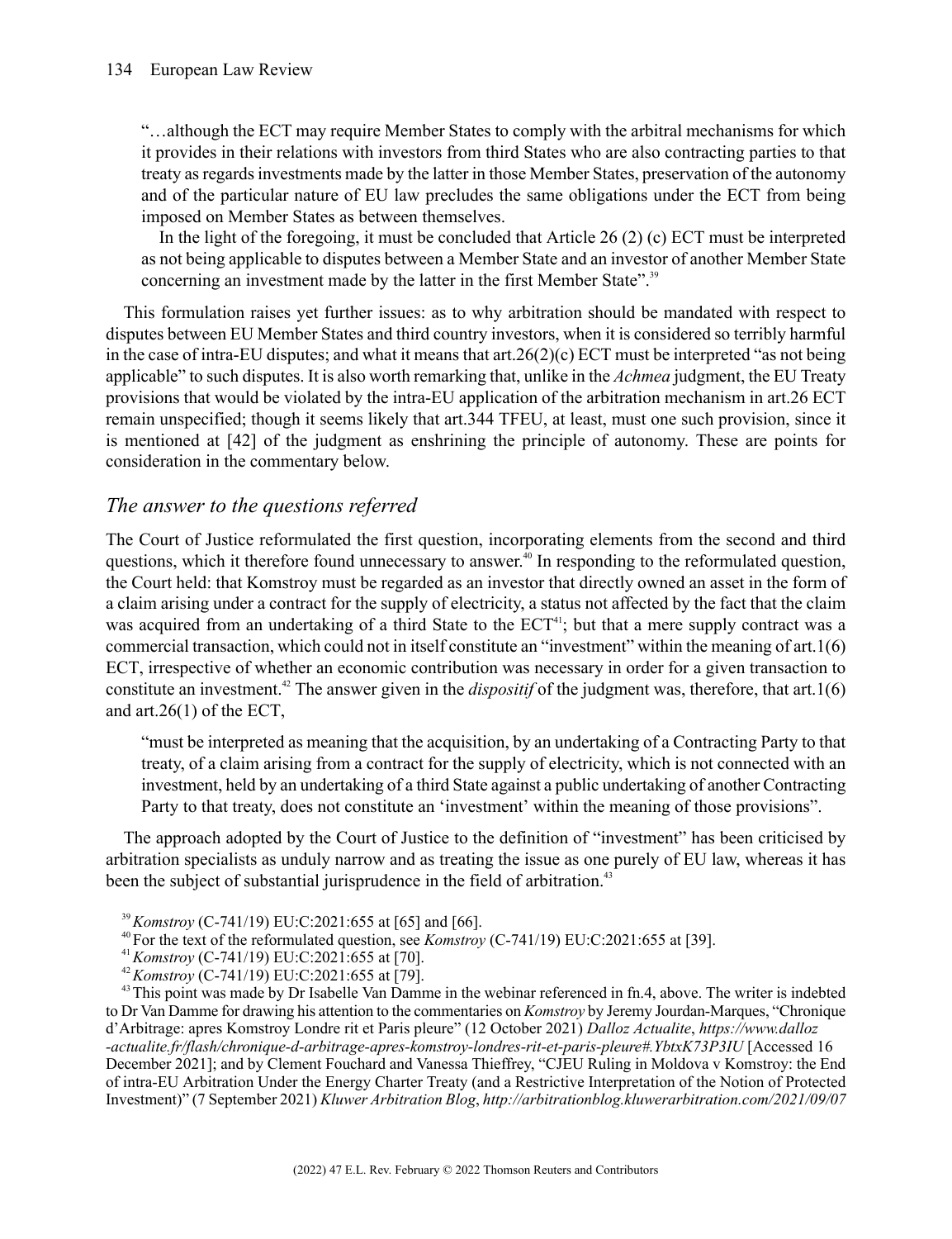### **Commentary**

The commentary will be confined to the elements of the judgment in *Komstroy* concerned with the art.26 ECT intra-EU arbitration issue.

### *Deciding the Article 26 ECT intra-EU arbitration issue by obiter dictum*

The art.26 ECT intra-EU arbitration issue was brought to the forefront in *Komstroy* by the Court of Justice itself. It is understood that Germany and Poland, as well as the Commission, raised the issue in their written observations and the Court then proceeded to invite all the Member States and the EU Institutions to state their position on it at the hearing. There are serious constitutional and procedural grounds for regarding this initiative by the Court of Justice as misconceived.

The constitutional objection is that the Court chose deliberately to act in a matter falling outside its jurisdiction. Article 267 TFEU empowers the Court of Justice to give a preliminary ruling, if requested to do so by a national court on a question that has been raised before it, where the national court considers that a decision on the question is necessary to enable it to give judgment. As already remarked, the Court of Appeal of Paris had no need of a ruling on the art.26 ECT intra-EU arbitration issue in order to dispose of the case between Moldova and Komstroy, and did not ask for one. A commentator has neatly described the situation as one where the Court of Justice took advantage of a preliminary reference to ask itself a question of its own—not so much a judicial dialogue as a judicial monologue.<sup>44</sup> While another commentator has pointed out that the Court ignored its own case law, that it has no jurisdiction to give preliminary rulings on hypothetical questions, which in the context of *Komstroy* the intra-EU applicability of arbitration under art.26 ECT undoubtedly was.<sup>45</sup> The course of action taken by the Court amounts, at the very least, to a distortion of the preliminary ruling procedure. It also creates legal uncertainty. As a mere expression of opinion, not a ruling, the Court's *dictum* is incapable of constituting a binding precedent. Of course, it is likely that the Court will adopt the same position in future cases directly concerning arbitration in intra-EU disputes. In the meantime, however, it cannot be said that the issue has been settled.

The procedural objection to the course the Court of Justice adopted is that Member States other than Germany and Poland had no opportunity to develop their views on the art.26 intra-EU arbitration issue in writing. Making oral submissions in a hearing before the Court is not the same as developing an argument in writing on a complex and widely discussed matter. On a previous occasion, in the *Bernhard Pfeiffer* case,<sup>46</sup> where the Advocate General took a position on the horizontal direct effect of the Working Time Directive, on which the Court had not heard argument, the Member States and the EU institutions were invited to make both written and oral submissions, which should have happened here. Even that, it is submitted however, would not have been enough. Another serious procedural defect in *Komstroy* was the complete absence from the debate of the perspective of intra-EU investors, the private parties most directly affected by the denial of their right to arbitration under art.26 ECT. The parties to the dispute in the main proceedings, Moldova and Komstroy, would have been entirely indifferent to such an outcome, though they may well have been dismayed that so much attention was being lavished on an issue irrelevant to their situation.

*<sup>/</sup>cjeu-ruling-in-moldova-v-komstroy-the-end-of-intra-eu-investment-arbitration-under-the-energy-charter-treaty-and -a-restrictive-interpretation-of-the-notion-of-protected-investment/* [Accessed 16 December 2021].

<sup>&</sup>lt;sup>44</sup> See P. Paschalidis, "Komstroy: constitutional, procedural and substantive Implications" (27 September 2021) *Op-Ed: EU Law Live*, *https://eulawlive.com/op-ed-komstroy-constitutional-procedural-and-substantive-implications -by-paschalis-paschalidis/* [Accessed 16 December 2021].

Dr Isabelle Van Damme, in the webinar referenced in fn.4, above.

<sup>46</sup>See *Pfeiffer v Deutsches Rotes Kreuz Kreisverband Waldshut eV* (C-397/01 to 403/01) EU:C:2004:584; [2005] 1 C.M.L.R. 44.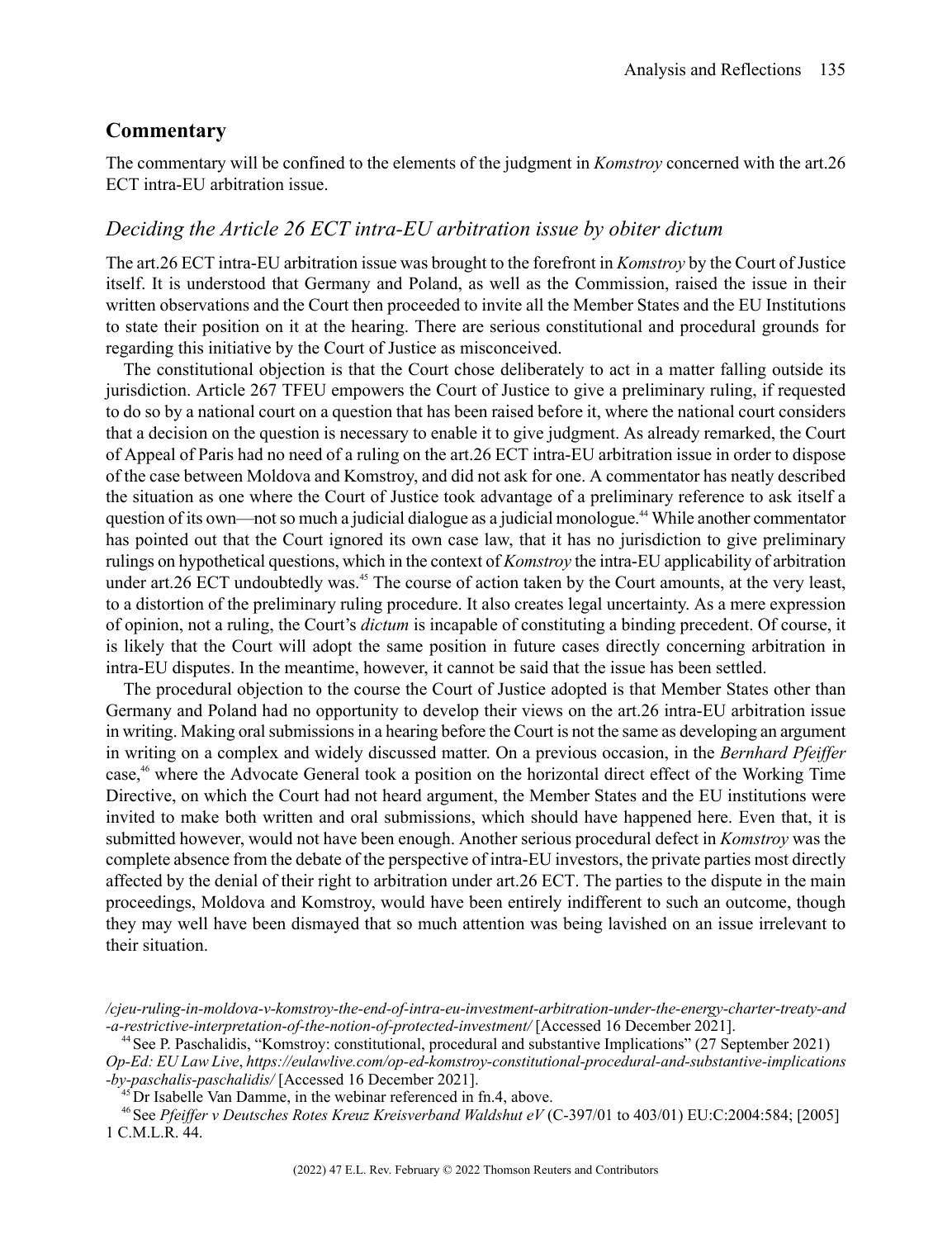## *The core argument on the Article 26 ECT intra-EU arbitration issue*

The core argument on the art.26 intra-EU arbitration issue in the *Komstroy* judgment is that an ECT tribunal, not in dialogue with the Court of Justice, would have jurisdiction to interpret and apply EU law in the form of the ECT itself, which would represent a threat to the autonomy and to the particular nature of EU law, if the arbitration mechanism were applicable to intra-EU disputes. The argument invites three comments.

First, there is a real distinction between the law developed within and for the purposes of the EU as an autonomous legal order—effectively, a species of municipal law, of which an international tribunal needs to be informed by expert evidence—and a multilateral treaty like the EC, which is part of an international tribunal's stock-in-trade. The fact that the EU legal order chooses to give internal effect to the ECT cannot alter its character as international law. Nor does it give the Court of Justice special authority, let alone a monopoly, over the interpretation of the ECT, whose provisions must be assumed to have the same meaning for all the contracting parties, EU Member States and non-EU Member States alike.

This point was clearly grasped by the Court of Justice in the *CETA* Opinion. The Court of Justice said,

"…with respect to international agreements entered into by the Union, the jurisdiction of the courts and tribunals specified in Article 19 TEU to interpret and apply those agreements does not take precedence over either the jurisdiction of the courts and tribunals of the non-Member States with which those agreements were concluded or that of the international courts or tribunals that are established by such agreements".<sup>47</sup>

The Court explained that, while the provisions of international agreements concluded by the EU form an integral part of EU law and are capable of being the subject of references for a preliminary ruling under art.267 TFEU, that would not prevent a tribunal established under such an agreement from interpreting and applying those provisions; though, because it stands outside the judicial system of the EU, the tribunal would be prevented from interpreting and applying other provisions of EU law.<sup>48</sup> The fact that the jurisdiction conferred on the CETA tribunals was confined to the CETA, interpreted in accordance with the rules and principles of international law, meant that, unlike the tribunal at issue in *Achmea*, they would not be called upon to interpret or apply EU law. <sup>49</sup> The view taken in *Komstroy* seems inconsistent with this insight. $50$ 

Secondly, a respectable argument can perhaps be made that, were ECT tribunals free to interpret and apply the EU Treaties and the body of law generated thereunder, on their own authority, among the norms available to them in deciding investment disputes (which seems to have been the intention with respect to the tribunal referred to in art.8 of the Netherlands/Slovakia BIT), there might be some risk to the coherent development of the EU legal order. Though even that is not wholly plausible, given that tribunals render one-off decisions incapable of creating precedents binding the EU institutions in the internal exercise of their powers.<sup>51</sup> What seems impossible to understand, however, is how the jurisdiction of an ECT tribunal

<sup>47</sup>*CETA Investment Court System (Belgium)* (Opinion 1/17) EU:C:2019:341 at [116].

<sup>48</sup>*CETA Investment Court System (Belgium)* (Opinion 1/17) EU:C:2019:341 at [117]–[118].

<sup>49</sup>*CETA Investment Court System (Belgium)* (Opinion 1/17) EU:C:2019:341 at [123] and [126].

<sup>50</sup>The inconsistency between the two cases was remarked on by Dr Isabelle Van Damme in the seminar referenced in fn.4, above.

<sup>51</sup> In the pre-*Achmea* case law, the standard example of an adverse effect on the autonomy of the EU legal order was that of "binding the EU and its institutions, in the exercise of their internal powers, to a particular interpretation of the rules of EU law". See *Opinion pursuant to Article 218(11) TFEU* (Opinion 2/13) EU:C:2014:2454 at [183]–[184]. See also *Draft Agreement on a European Common Aviation Area, Re* (Opinion 1/00) EU:C:2002:231; [2002] 2 C.M.L.R. 3 at [13].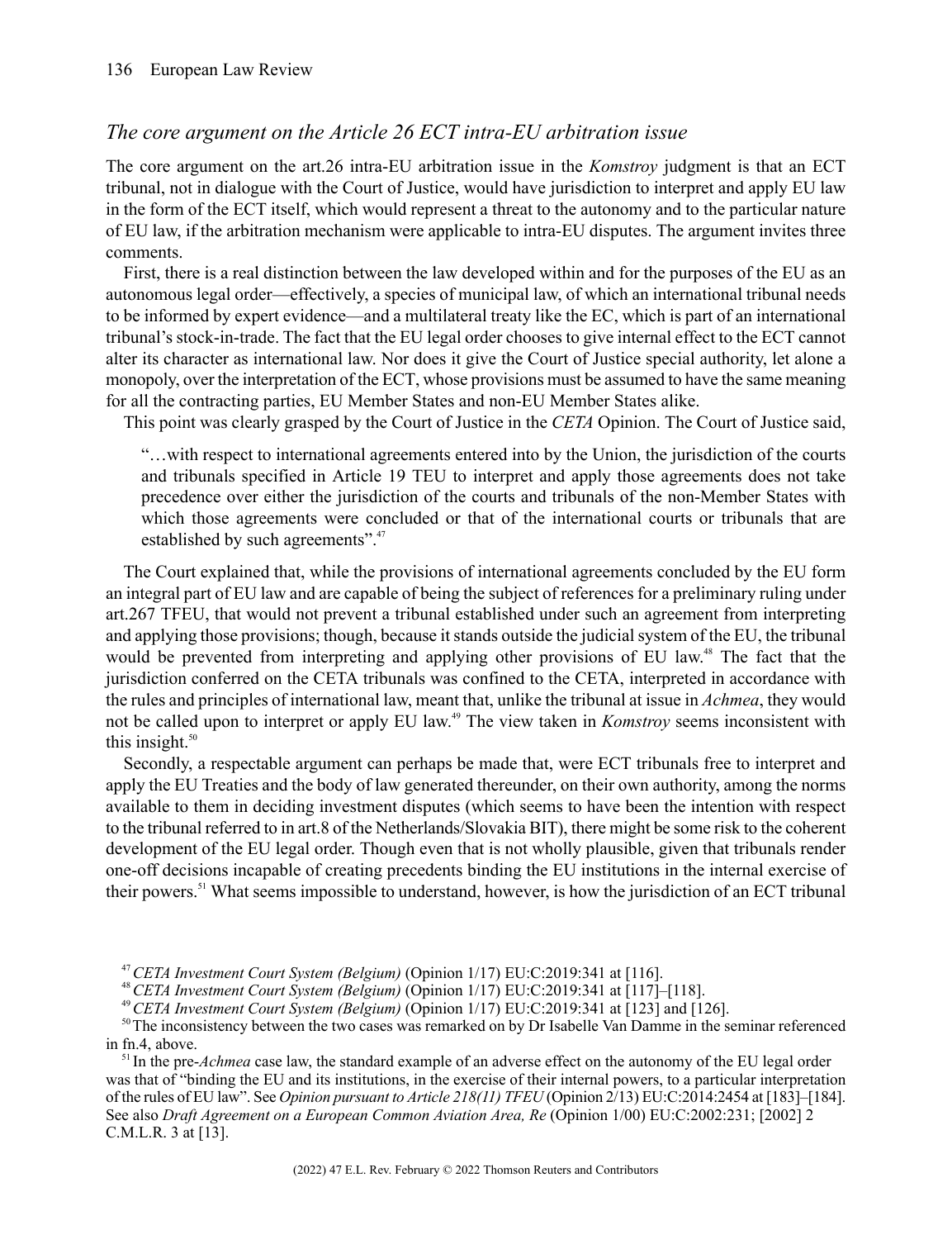to interpret and apply the ECT itself, even in intra-EU disputes, would be liable to compromise the autonomy and particular nature of EU law in any other than a purely theoretical sense.

Thirdly, it is far from obvious why a jurisdiction, found to be so potentially harmful in the case of an intra-EU dispute, should be seen as perfectly acceptable in a dispute between an EU Member State and a third country investor. <sup>52</sup> The latter would still entail a tribunal beyond the control of the Court of Justice interpreting and applying "EU law" in order to reach a decision binding on the EU Member State concerned, and which may have to be enforced by its courts.

The irresistible conclusion, in the writer's respectful view, is that the core argument in the *Komstroy* judgment on the art.26 intra-EU arbitration issue lacks credibility.

### *The intended scope of the international obligations accepted under Article 26 ECT*

A lacuna in the *Komstroy* judgment is the failure to consider the intended scope of the international obligations accepted by the EU and the Member States parties to the ECT, in assenting to the inclusion of art.26(2)(c) in the Treaty. It is submitted that, interpreted,

"in good faith in accordance with the ordinary meaning to be given to the terms of the treaty in their context and in the light of its object and purpose",

as required by art.31 of the Vienna Convention on the Law of Treaties (VCLT), art.26(2)(c) ECT provides for an arbitration mechanism that is intended to be available to the investors of any one of the contracting parties in disputes with any other contracting party hosting their investment, including where the dispute is between an investor of an EU Member State and another EU Member State. That seems abundantly clear from the inclusive language of the provisions of the ECT, in particular art.  $26(1)$ ,<sup>53</sup> combined with the absence of an express disconnection clause,<sup>54</sup> the extreme care taken to define any exceptions to the availability of the arbitration mechanism,<sup>55</sup> and the fact that, in the single case of an agreement given precedence over the ECT, the Svarlbard Treaty, this was spelled out in an express Decision.<sup>56</sup> The internal evidence that such was the contracting parties' intention is reinforced, consistently with art.32 of the VCLT on "supplementary means of interpretation", by the *travaux preparatoires* of the ECT. As recalled

<sup>52</sup>As acknowledged in *Komstroy* (C-741/19) EU:C:2021:655 at [65].

<sup>53</sup> Article 26 (1) ECT refers to "Disputes between a Contracting Party and an Investor of another Contracting Party relating to an investment of the latter in the Area of the former…".

 $<sup>54</sup>$ By the date of the ECT, the inclusion in multilateral international mixed agreements of a so-called "disconnection"</sup> clause", making clear that, in case of any overlap with matters governed by EU law, the rules of the latter, and not those established by the treaty in question, would apply between EU Member States, was already well established in the international practice of the then European Community. See, *ex abundantia*, art.25(2) of the Convention on Civil Liability for Damage Resulting from Activities Dangerous to the Environment (Lugano Convention) 21 June 1993 ETS. No.150 ("In their mutual relations, Parties which are members of the European Economic Community shall apply Community rules and shall therefore not apply the rules arising from this Convention except in so far as there is no Community rule governing the particular subject concerned").

Article 26(3)(a) ECT provides: "Subject only to subparagraphs (b) and (c), each Contracting Party hereby gives its unconditional consent to the submission of a dispute to international arbitration or conciliation in accordance with provisions of this Article". From the opening phase, "Subject only to subparagraphs (b) and (c)…", it is evident that the exceptions there specified from the contracting parties' unconditional consent to arbitration are intended to be exhaustive. Neither of the exceptions is relevant here. Subparagraph (b) applies where, prior to arbitration, a dispute has been submitted for resolution to the courts of the contracting party concerned, or in accordance with a previously agreed procedure. Subparagraph (c) applies to disputes arising in relation to the so-called "umbrella clause" in the last sentence of art.10(1) ECT, requiring each contracting party to "observe any obligation it has entered into with an investor or an investment of an investor of any Contracting Party".

<sup>56</sup>See Decision No.1, Annex 2 to the Final Act of the European Energy Charter Conference, Decisions with respect to the Energy Charter Treaty [1998] OJ L69/91.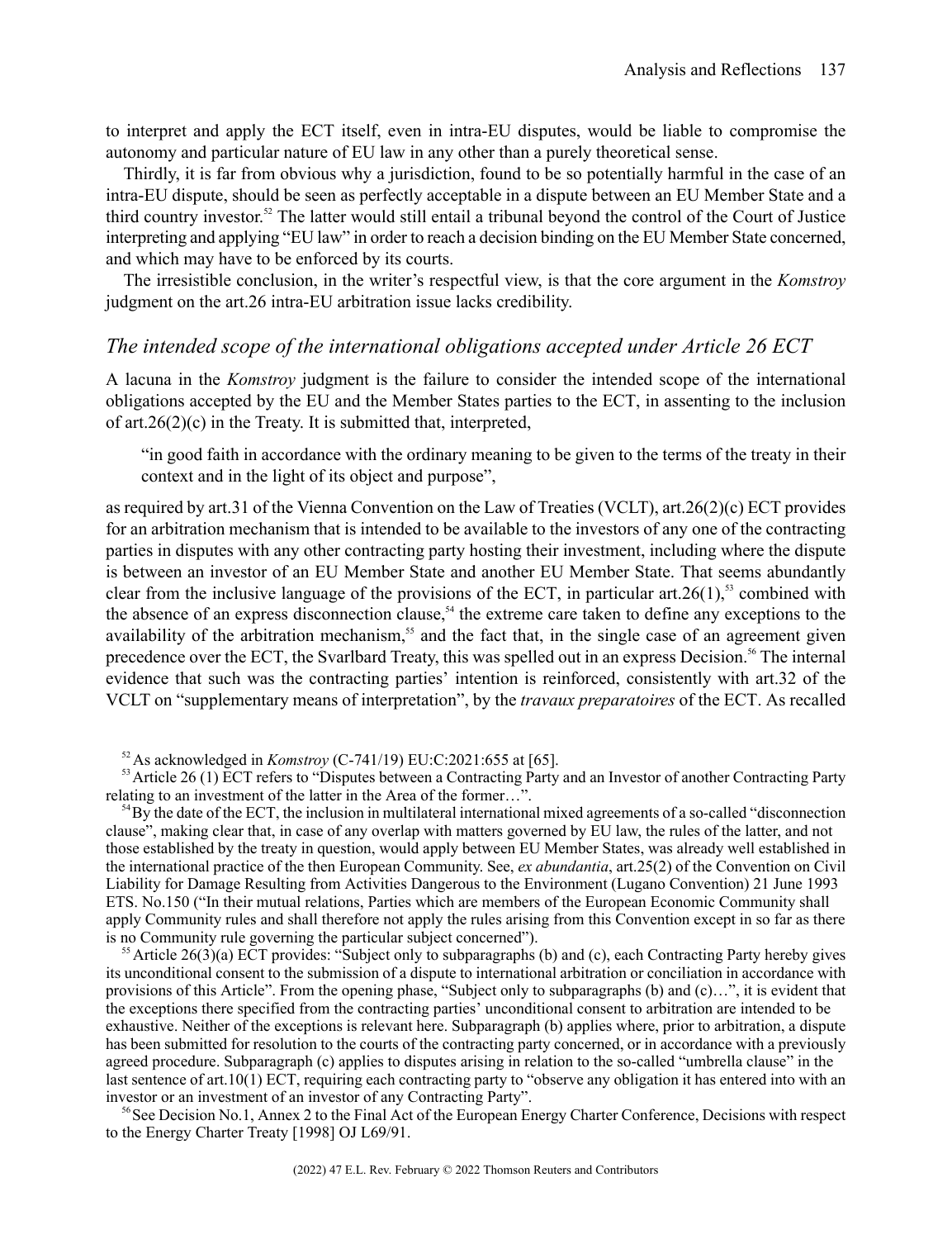by various arbitral tribunals, an attempt by the Commission to have a disconnection clause inserted into the text of the Treaty, that would have excluded the intra-EU application of art.26, was rejected.<sup>57</sup> This is a clear indication that the intra-EU application of the arbitration mechanism in art.26 ECT was intended to be among the international obligations undertaken by the EU contracting parties towards each other and the third country contracting parties, and that it was insisted upon by the latter.<sup>58</sup>

Two points emerge from the foregoing analysis. A first is the confirmation that, contrary to what is suggested at [64] of the judgment, art.26 ECT does not amount "in reality" to a bundle of bilateral relationships. On a true construction of the ECT in accordance with arts 31 and 32 VCLT, the intention was to create a coherent investment protection regime available to investors of all contracting parties against all other contracting parties. As noted in the August article, the provision of an arbitration mechanism like that of art.26 ECT, available in relations between Member States, as parties in their own right to a multilateral agreement, alongside the EU itself and many third countries, cannot plausibly be seen as a betrayal of the mutual trust Member States are required to display towards each other, nor as Member States colluding in breach of their duty of sincere cooperation, to circumvent the EU judicial system.<sup>59</sup> This provides a clear point of distinction from the *Achmea* judgment, and may explain why the principles of mutual trust and of sincere cooperation, given such prominence there, do not feature in *Komstroy*.

A second point concerns the statement at [66] of the *Komstroy* judgment, that art.26(2)(c) ECT "must be interpreted as not being applicable" to intra-EU disputes. This is misleading as a characterisation of the legal situation resulting from the finding that EU law precludes the application of the arbitration mechanism under art.26 ECT in such disputes. The Court surely cannot mean that the consent given by the EU and the Member States to the intra-EU applicability of the mechanism is negated by its (lately) perceived incompatibility with EU law. This would contradict art.46 VCLT, which says that a State may not invoke the violation of a provision of its internal law as invalidating its consent to a treaty, unless that violation was manifest and concerned a rule of its internal law of fundamental importance. While the Court would presumably take the view that the rules of EU law supposedly violated by the intra-EU application of art.26 are "fundamental", it cannot plausibly be argued that any breaches of those rules were "manifest". As AG Wathelet remarked trenchantly in his *Achmea* Opinion,

"if no EU institution and no Member State sought an opinion from the Court on the compatibility of [the ECT] with the EU and FEU Treaties, that is because none of them had the slightest suspicion that it might be incompatible".

The legally correct position is, therefore, that the EU obligations of Member States, as found by the Court of Justice, are in conflict with the international obligations they accepted under the ECT and which continue to bind them. The conflict cannot simply be interpreted away. It can only be resolved by the amendment of the ECT with the consent of all contracting parties, or by the withdrawal of the EU and the EU Member State Parties, subject to the 20-year "grandfathering" period provided for by art.47(3) ECT.

## **Conclusion—What may happen next?**

Four concluding comments are here offered as to what may happen next.

<sup>57</sup>See *Blusun v Italian Republic* (ICSID Case No.ARB/14/3) Final Award (27 December 2016) at [280] (4); *Vattenfall AB v Federal Republic of Germany* (ICSID Case No.ARB/12/12) Decision on the Achmea issue (31 August 2018) at [205].

 ${}^8$ Paschalidis identifies the United States and Japan among the third country parties to the ECT that insisted on the intra-EU application of art.26(2)(c) ECT: see P. Paschalidis, "Komstroy: constitutional, procedural and substantive Implications" (27 September 2021) *Op-Ed: EU Law Live*, p.4.

<sup>59</sup>The argument is more fully developed in Dashwood, "Article 26 ECT and Intra-EU Disputes" (2021) 46 E.L. Rev. 415, 430–433.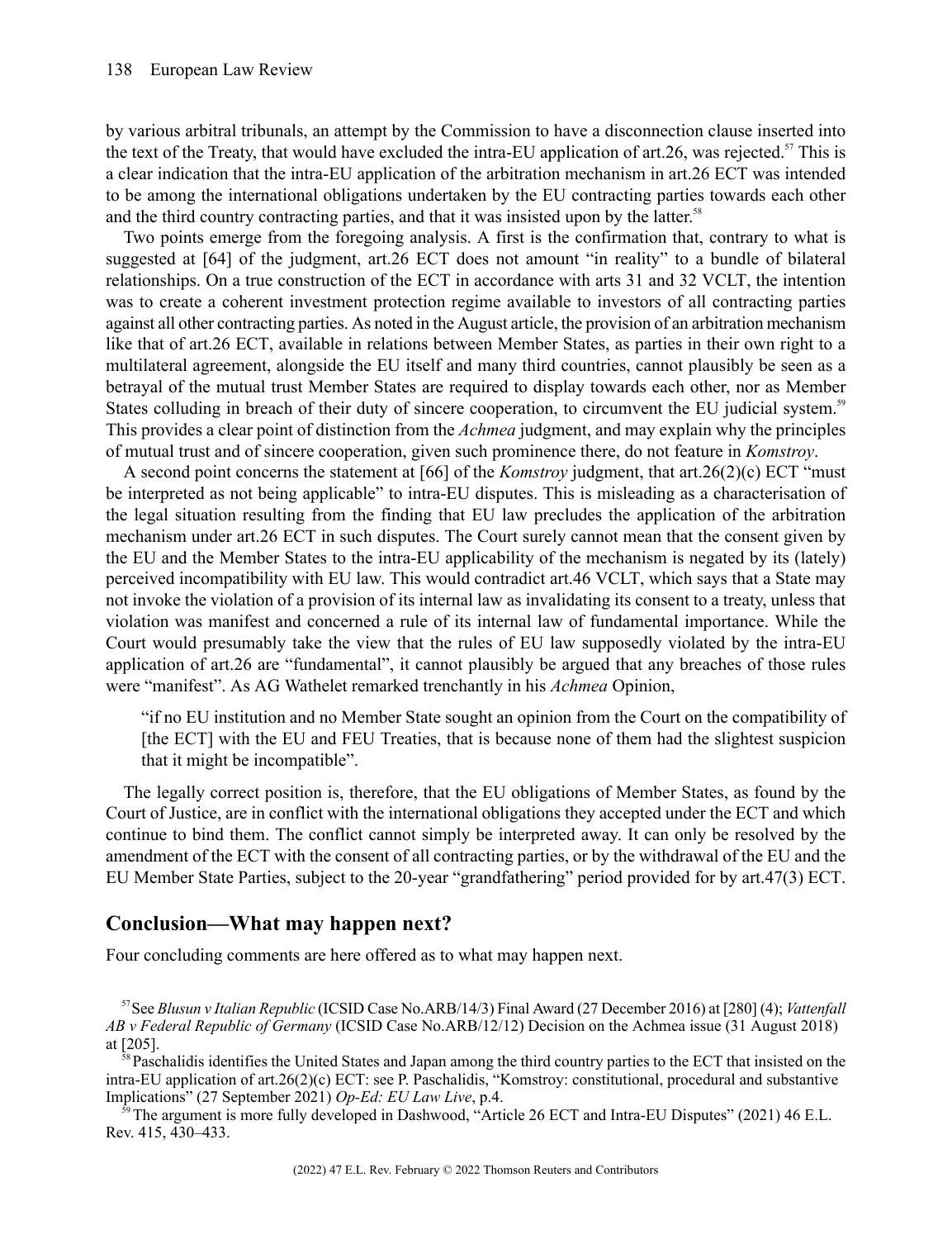First, it is, of course, open to those representing investors in cases referred to the Court of Justice, in the context, say, of set-aside or enforcement proceedings, to invite the Court to reconsider or to qualify its opinion in *Komstroy*, as it has done in the past, albeit rarely.<sup>60</sup> There are, it is submitted, substantial grounds for such re-consideration in this case, notably the unsatisfactory conditions under which the art.26 intra-EU arbitration issue was debated in *Komstroy*, and the unconvincing notion that the power of an ECT tribunal to interpret and apply provisions of the ECT in an intra-EU dispute would represent a genuine risk to the autonomy of the EU legal order and the particular nature of EU law. The argument would be that the integrity of the EU legal order would be perfectly well protected by an approach similar to that taken in the *CETA* Opinion: accepting that it is the normal job of an ECT tribunal to interpret and apply the ECT, <sup>61</sup> just as it is that of a CETA tribunal to interpret and apply the CETA; but that, like CETA tribunals, ECT tribunals have no jurisdiction under art.26(6) ECT to interpret or apply other provisions of EU law, though they may treat such provisions as part of the national law of a respondent Member State, to be proved by expert evidence.<sup>62</sup> As an element of such an approach, the Court could specify firmly that, if an ECT tribunal exceeds its jurisdiction, by treating EU law as applicable (or governing) law in rendering an award, whether in an intra-EU dispute or one between an EU Member State and a third country investor, the award would be incompatible with EU law and unenforceable in any EU court.

Secondly, whatever the position in EU law, on a true construction of the ECT, as argued above, EU Member States remain under an international obligation to comply with the arbitration mechanism provided for by art.26 ECT in their relations with each other as well as in relations with the third country parties, and ECT tribunals retain jurisdiction under international law to entertain intra-EU disputes. Such tribunals seem even less likely than hitherto to renounce or decline jurisdiction, out of deference to the claim of incompatibility of the proceedings with EU law, given the poverty of the reasoning in *Komstroy*. The result is likely to be ongoing conflict and legal uncertainty, with investors seeking enforcement of arbitral awards in non-EU Member States, and the Commission treating the implementation of such awards as instances of unlawful State aid. This is a real risk, militating strongly in favour of an approach along the lines suggested in the preceding paragraph, which seems much more likely to win the acceptance of ECT tribunals.

Thirdly, it remains open to investors to request that any future adverse ruling by the Court of Justice on the art.26 intra-EU arbitration issue have purely prospective effect. The absence of an actual ruling in *Komstroy* means that they would not be caught by the rule that a temporal limitation can only be imposed by the judgment giving the interpretation sought, and not on a later occasion.<sup>63</sup> The power of the Court to derogate from the general rule on the application *ex tunc* of an interpretative ruling (that it expresses the true meaning of the provision in question retrospectively to the date of its entry into force) is exercised "quite exceptionally" in the interests of legal certainty, where serious economic repercussions would otherwise follow because of the large number of legal relationships, established in good faith, that are liable to be affected, and where the previous misinterpretation was due to "objective, significant uncertainty" regarding the implications of the EU provisions in question, to which the conduct of Member States or

<sup>60</sup>See *Cnl-Sucal NV SA v Hag GF AG* (C-10/89) EU:C:1990:359; [1990] 3 C.M.L.R. 571, in which the Court reversed its earlier ruling in *Van Zuylen Freres v Hag AG* (192/73) EU:C:1974:72; [1974] 2 C.M.L.R. 127 on the existence of a doctrine of "common origin" limiting the circumstances in which the owner of a trade mark in one Member State could restrain imports of products legally bearing the mark in another Member State. See also *Keck and Mithouard* (C-267/91 & 268/91) EU:C:1993:905; [1995] 1 C.M.L.R. 101 at [16], where the Court, "*contrary to what has previously been decided*", sought to exclude, from the scope of measures having an effect equivalent to quantitative restriction within the meaning of art.34 TFEU, "selling arrangements" (*in casu* the promotional tactic known as loss-leading) which are wholly non-discriminatory, as between imports and domestic products.

<sup>62</sup>*CETA Investment Court System (Belgium)* (Opinion 1/17) EU:C:2019:341 at [131].

 $61$  See fns 50 and 51, above.

<sup>63</sup> *Meilicke v Finanzamt Bonn-Innenstadt* (C-292/04) EU:C:2007:132; [2007] 2 C.M.L.R. 19 at [36].